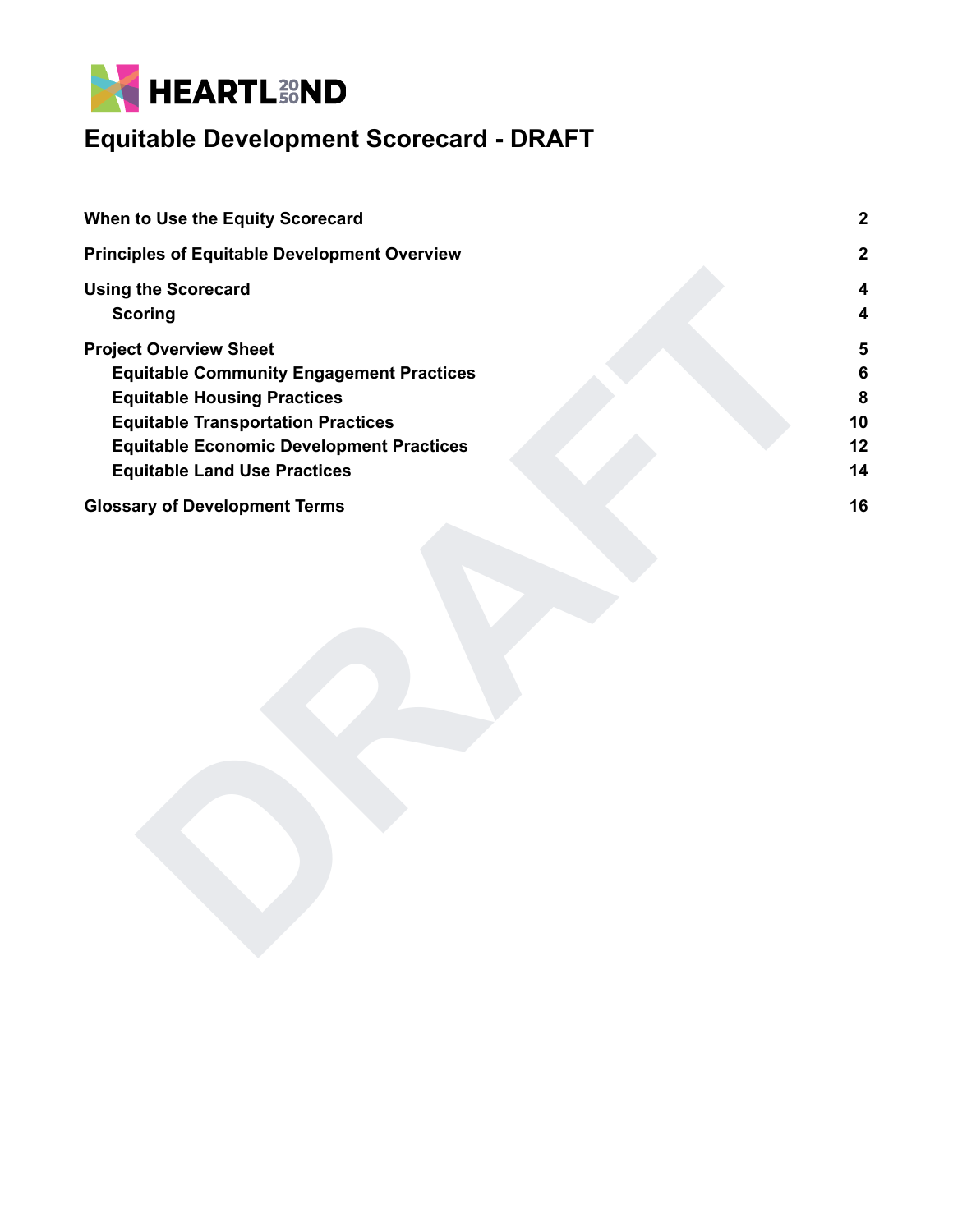

# <span id="page-1-0"></span>When to Use the Equity Scorecard

This scorecard was originally created by Twin Cities, MN community leaders to ensure that the principles and practices of equitable development, environmental justice, and affordability are applied in all communities as they plan for economic development and wealth creation that benefits everyone.

thes and publiculate of the continue the publicular multiplane, and and any anomatomy are applicated for the content development and wealth creation that benefits everyone.<br>
Forecard was adapted for local use in the Omaha-The scorecard was adapted for local use in the Omaha-Council Bluffs metropolitan region by the Heartland 2050 Equity & Engagement Committee and a number of community members and subject matter experts. Find out more about the committee at www.heartland2050.org/equity-engagement/

This process should help you decide if a project or initiative meets your community's standards for equity.

Community members such as Urban neighborhoods, Suburban communities, Rural communities, and Cultural groups could use this Scorecard when:

- Community visioning/ planning with a focus on equity (e.g. small area plan, development plan, or master plan)
- Scoring a proposed development project
- Scoring a development project currently in progress
- Making policy change recommendations

Governments and Planners could use this scorecard when:

- Planning with a focus on equity
- Scoring a proposed development project
- Scoring a development project currently in progress
- Engaging residents, businesses and developers in measurable economic growth
- Evaluating the impacts of policy on the needs of the community
- Making policy change recommendations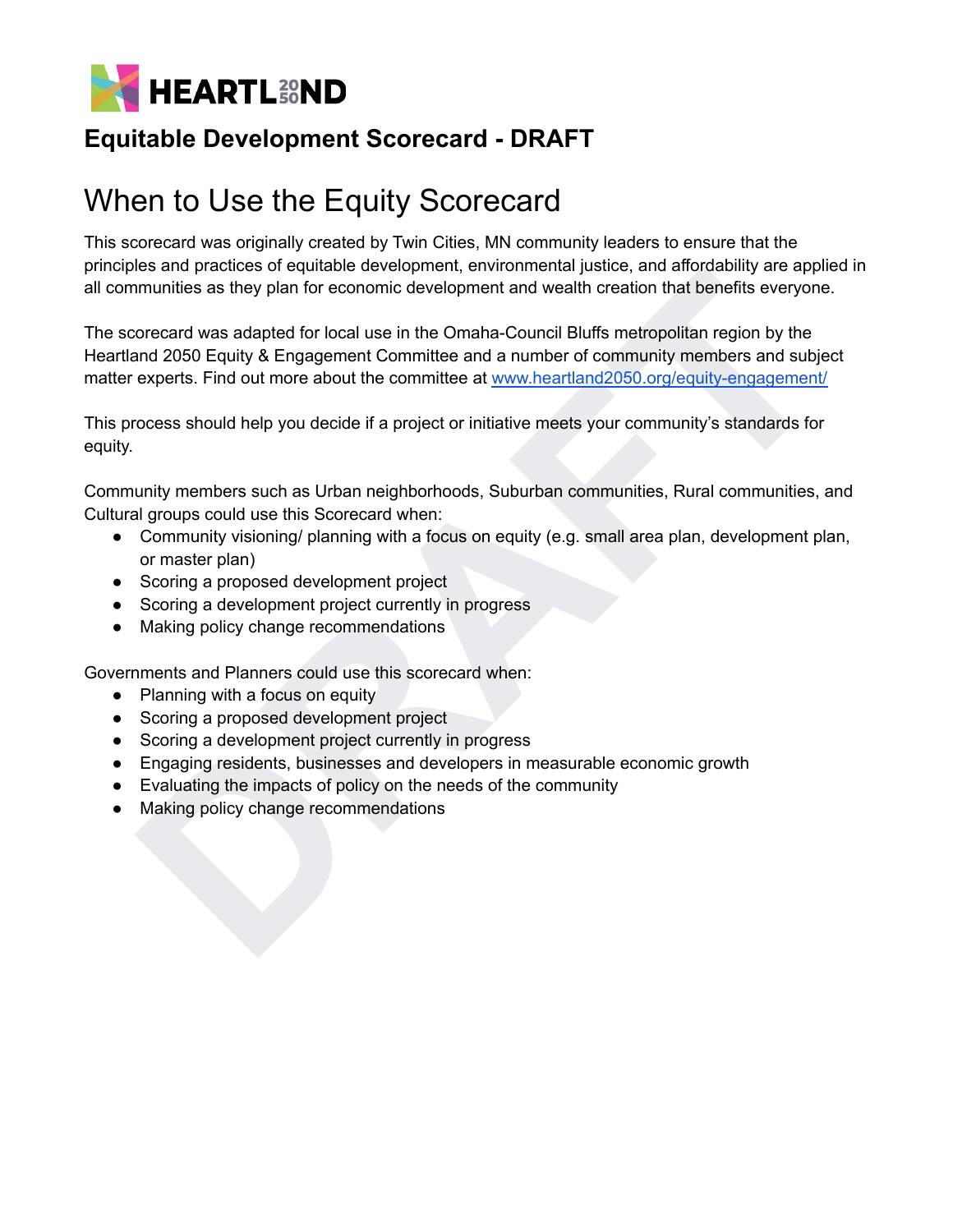

# <span id="page-2-0"></span>Principles of Equitable Development Overview

Public subsidies provided to developers and corporations should result in concrete and measurable community benefits for local residents as defined by their community.

- **● Equitable Community Engagement** practices involve the local community members most affected in the development project (especially low-wealth people, people of color, neighborhood groups, community organizations, people living with disabilities, and new immigrants).
- **Equitable Transportation** practices integrate transit into walkable, livable, and affordable land use practices to enhance healthy living within low-income communities and communities of color.
- **Equitable Housing** practices give families of all income levels access to housing that costs no more than 30% of their household income.
- **Equitable Land Use** practices require that the overall vision, plan, and implementation includes local communities' assets, aspirations, potential, and preferences. They aim to keep current residents in the area and develop projects that promote people's health, well-being, and prosperity.
- unity benefits to todal resonents as denied by their community.<br> **Equidable Community Engagement practices involve the local community members most<br>
affected in the development practices integrate provide the coole, people** ● **Equitable Economic Development** practices require evidence that policies and programs work to prioritize community based financial intelligence, sustainable wealth creation, and high quality job opportunities that prevent unwanted displacement of residents and small businesses from low-income communities and communities of color.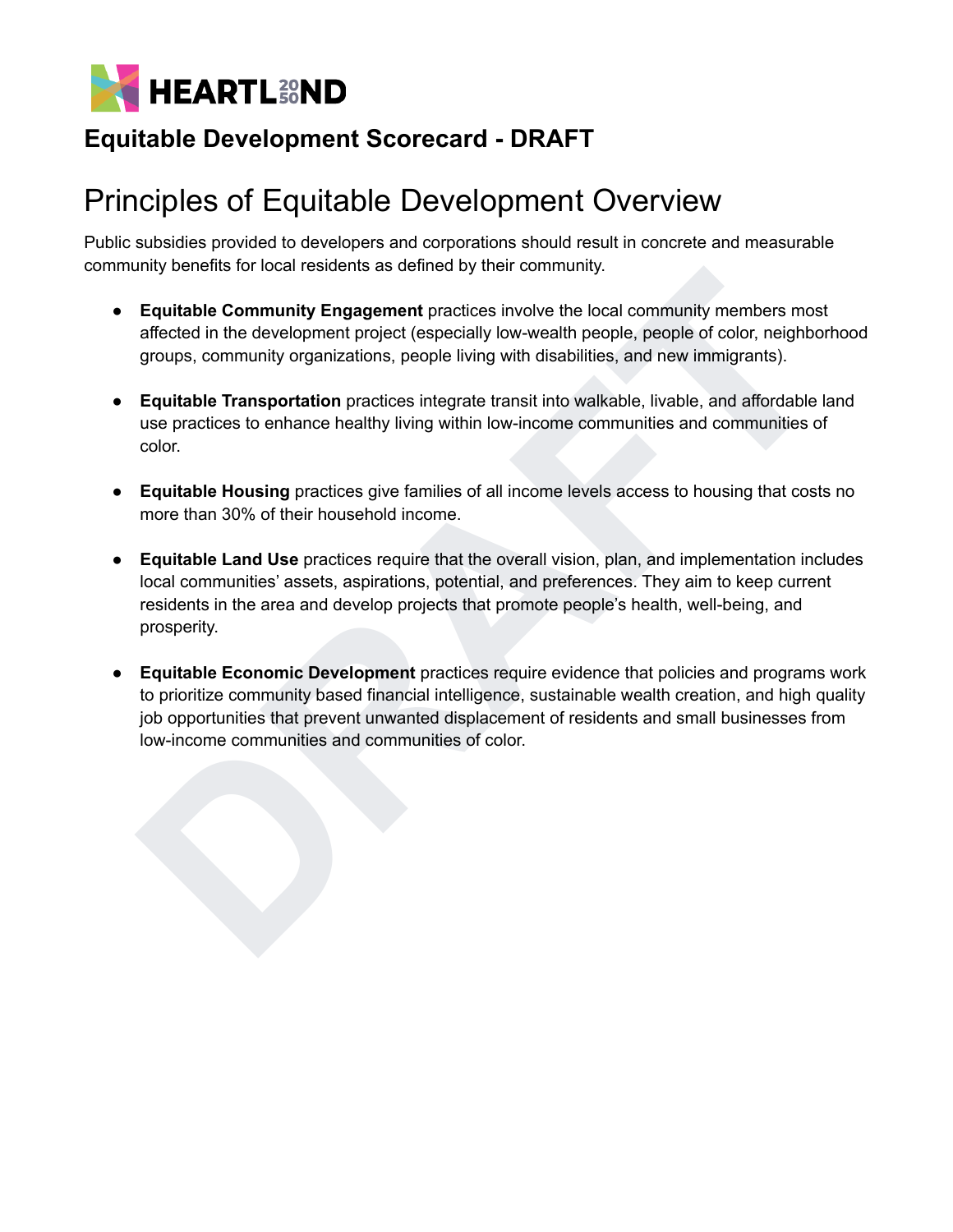

# <span id="page-3-0"></span>Using the Scorecard

- 1. Fill out the Project Overview sheet.
- Costainter earth equitable Levelaphrier Principles solong cateria accounting to your community's profits. Not all orther an ay apply to your community or project. You should tail<br>this Scorecard to be relevant to your speci 2. Customize each Equitable Development Principle's scoring criteria according to your community's priorities. Not all criteria may apply to your community or project. You should tailor this Scorecard to be relevant to your specific purpose(s) and area.
- 3. Use the "Helpful Materials" section to clear up any questions of content or definition.
- 4. Hold conversations with your group around each criterion, and give each one a score.
- 5. Add up all of the scores below for the Final Score (see Scoring section), and you have completed the Scorecard!

#### <span id="page-3-1"></span>**Scoring**

1. 1. Write the score from each section below, along with the maximum possible score for the section. *(Points Earned/Max Possible)*

\_\_\_\_/\_\_\_\_ Equitable Community Engagement Score

\_\_\_\_/\_\_\_\_ Equitable Land Use Score

\_\_\_\_/\_\_\_\_ Equitable Economic Development Score

/ Equitable Housing Score

\_\_\_\_/\_\_\_\_ Equitable Transportation Score

2. Add up all of the above scores to get a Total.

/ Total (Points Earned/Max Possible)

- 3. Turn the Total into a Final Score.
	- a. Divide the total Points Earned by the Max Possible
	- b. Write the Final Score here: \_\_\_\_\_\_\_\_\_\_\_\_/100
- 4. Copy the Final Score into the "score" box on the Project Overview sheet.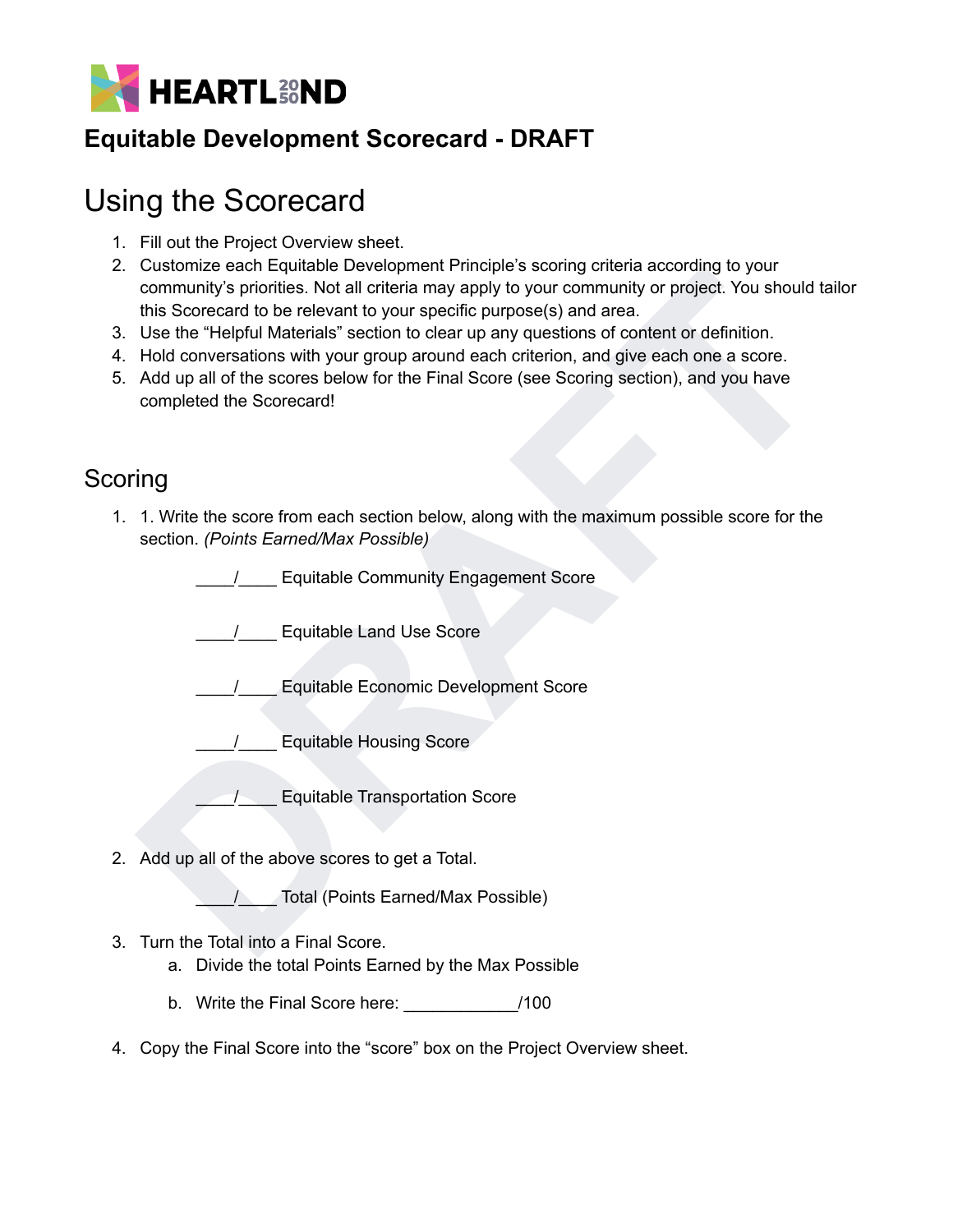

# <span id="page-4-0"></span>Project Overview Sheet

| Score Received: ______                                                                                                                                                                                                               |
|--------------------------------------------------------------------------------------------------------------------------------------------------------------------------------------------------------------------------------------|
| Person or group scoring the project:                                                                                                                                                                                                 |
|                                                                                                                                                                                                                                      |
|                                                                                                                                                                                                                                      |
| Is the project part of a bigger land use plan? Yes/No                                                                                                                                                                                |
|                                                                                                                                                                                                                                      |
|                                                                                                                                                                                                                                      |
| Public Investments being used for the project:                                                                                                                                                                                       |
| Public Subsidy: Funding amount and source                                                                                                                                                                                            |
|                                                                                                                                                                                                                                      |
|                                                                                                                                                                                                                                      |
| Tax Increment Financing (TIF): Funding amount and source <b>Commission</b> Contains a series of the series of the series of the series of the series of the series of the series of the series of the series of the series of the s  |
|                                                                                                                                                                                                                                      |
|                                                                                                                                                                                                                                      |
| Infrastructure improvements (sewer/water, street, sidewalk, etc.)                                                                                                                                                                    |
|                                                                                                                                                                                                                                      |
| Developer: with the contract of the contract of the contract of the contract of the contract of the contract of the contract of the contract of the contract of the contract of the contract of the contract of the contract o       |
| Developer Contact Info: etc. by the contract of the contract of the contract of the contract of the contract of                                                                                                                      |
| Public Agency: 2000<br><u> 1980 - Jan Barnett, fransk politik (d. 1980)</u>                                                                                                                                                          |
| Public Agency Contact Info: Note and American control of the Control of the Control of the Control of the Control of the Control of the Control of the Control of the Control of the Control of the Control of the Control of        |
| Other Stakeholders: <u>New York: William State and State and State and State and State and State and State and State and State and State and State and State and State and State and State and State and State and State and Sta</u> |
|                                                                                                                                                                                                                                      |
| Docorintian of the Draiget:                                                                                                                                                                                                          |

Description of the Project:

Community Profile (please provide basic demographic info here or attach or link to a document):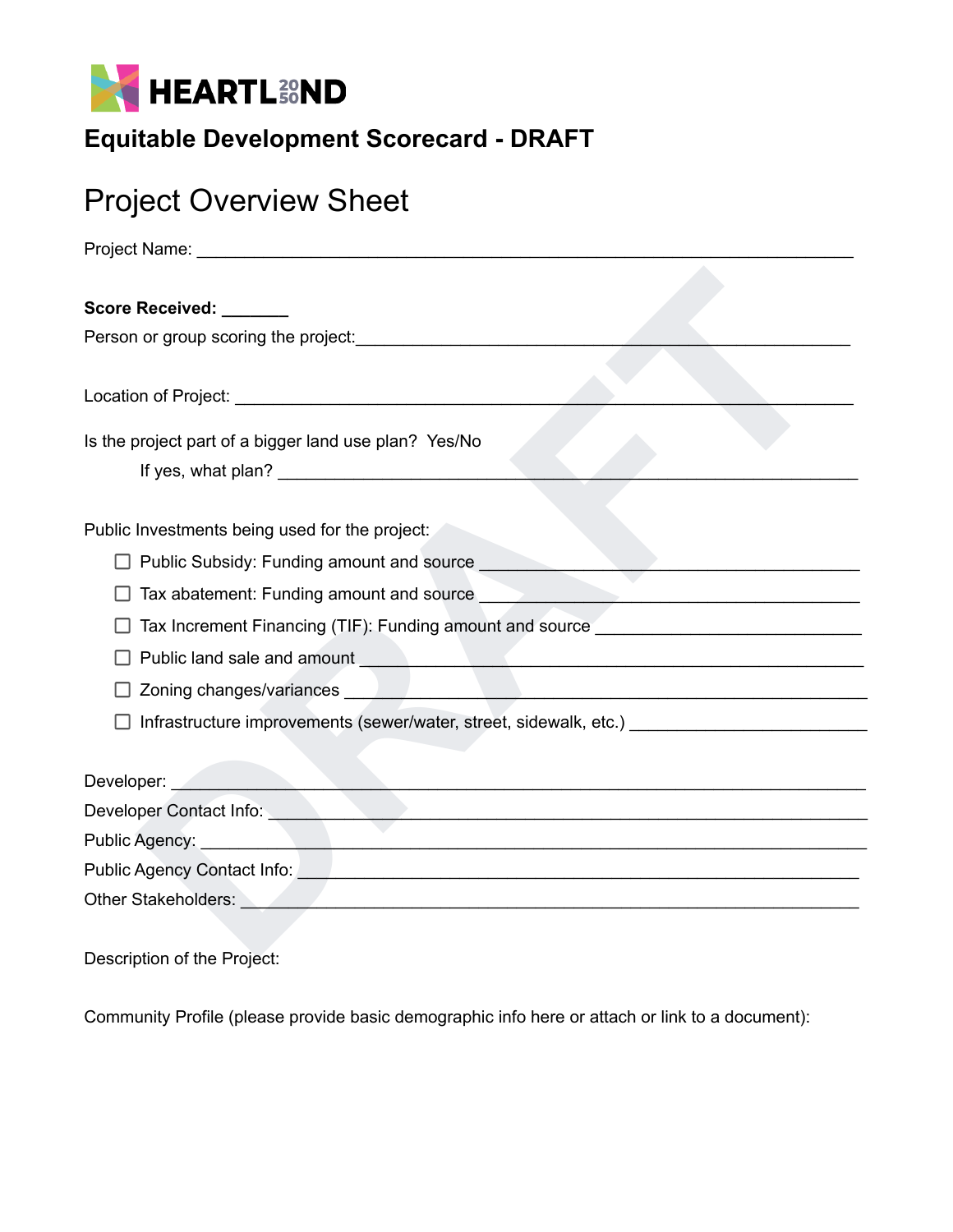

#### <span id="page-5-0"></span>Equitable Community Engagement Practices

Equitable Community Engagement practices require evidence that local community members most affected, especially low-wealth people, people of color, neighborhood groups, community organizations, people living with disabilities, and new immigrants are involved in the development project.

#### **\_\_\_\_\_/\_\_\_\_\_ Add up scores below for Equitable Community Engagement Practices Score**

| people living with disabilities, and new immigrants are involved in the development project.                                                                                                                                                |                              |                                         |                                                          |  |
|---------------------------------------------------------------------------------------------------------------------------------------------------------------------------------------------------------------------------------------------|------------------------------|-----------------------------------------|----------------------------------------------------------|--|
| Fill out the criteria below. Feel free to take notes in the empty space and add, change, or cross out<br>criteria that do not apply to your community or project.<br>Add up scores below for Equitable Community Engagement Practices Score |                              |                                         |                                                          |  |
| <b>Criteria</b>                                                                                                                                                                                                                             | <b>Score</b><br><b>Given</b> | <b>Total Points</b><br><b>Available</b> | <b>Responsible Sector</b><br>(Developer/Community/Gov't) |  |
| Project was initiated by the community or is based on<br>needs determined from recent planning efforts.                                                                                                                                     |                              | 5                                       |                                                          |  |
| Project requires community engagement to establish<br>priorities and criteria for land use and economic<br>development to guide future development and<br>growth.                                                                           |                              | 5                                       |                                                          |  |
| Community Engagement engages local community<br>members from the beginning of the planning<br>process, before projects are submitted to<br>government agencies for approval.                                                                |                              | 5                                       |                                                          |  |
| Stakeholders and community members have<br>authority in the decision-making process for projects<br>with substantial community impact (beyond<br>single-family home building or rehab).                                                     |                              | 5                                       |                                                          |  |
| The plan and project are guided by the community's<br>goals, priorities, and criteria for growth and<br>reinvestment.                                                                                                                       |                              | 5                                       |                                                          |  |
| Significant changes to the scope of the plan and/or<br>project trigger additional community engagement.                                                                                                                                     |                              | 5                                       |                                                          |  |
| A plan has been created to engage the community<br>throughout the project lifespan (through contruction<br>and/or opening, for example) to inform on project<br>status, timeline, etc.                                                      |                              | 5                                       |                                                          |  |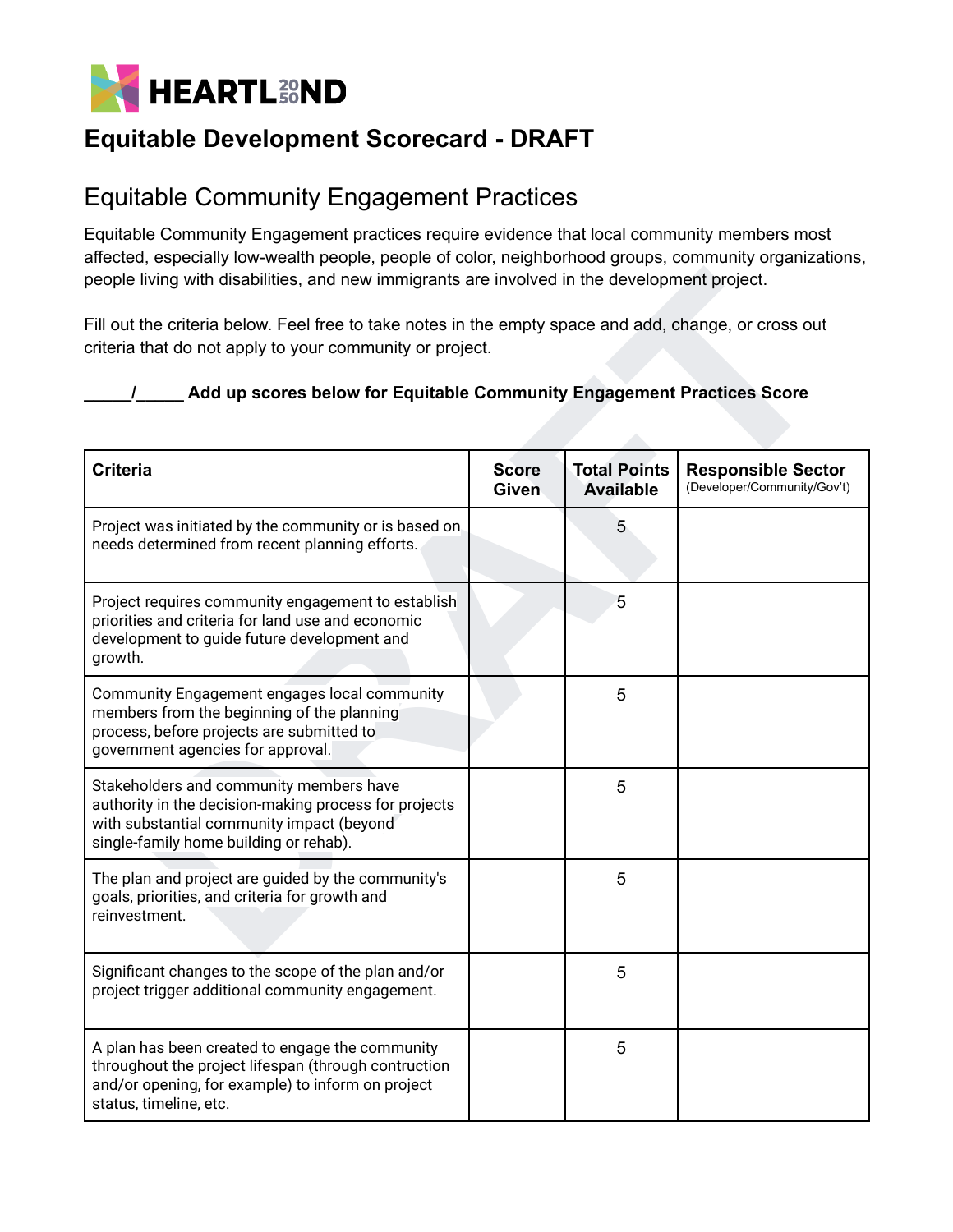

| <b>Criteria</b>                                                                                                                                                                                             | <b>Score</b><br>Given | <b>Total Points</b><br><b>Available</b> | Responsible Sector<br>(Developer/Community/Gov't) |
|-------------------------------------------------------------------------------------------------------------------------------------------------------------------------------------------------------------|-----------------------|-----------------------------------------|---------------------------------------------------|
| Members of non-dominant cultural communities<br>were consulted as individuals and/or partnering<br>institutions, and the outreach plan gathers feedback<br>from people of all cultures, ages and religions. |                       | $\sqrt{5}$                              |                                                   |
|                                                                                                                                                                                                             |                       |                                         |                                                   |
|                                                                                                                                                                                                             |                       |                                         |                                                   |
|                                                                                                                                                                                                             |                       |                                         |                                                   |
|                                                                                                                                                                                                             |                       |                                         |                                                   |
|                                                                                                                                                                                                             |                       |                                         |                                                   |
|                                                                                                                                                                                                             |                       |                                         |                                                   |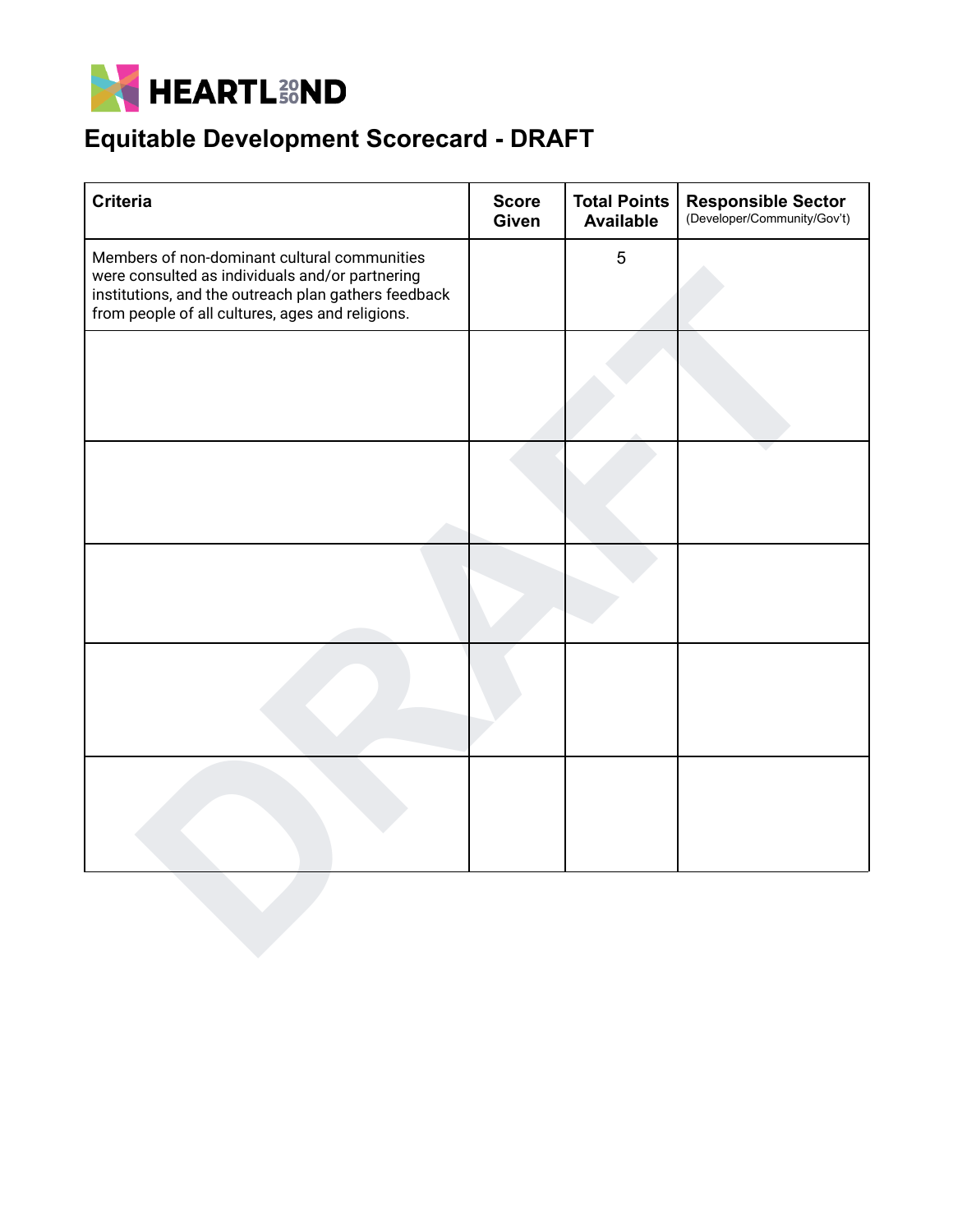

#### <span id="page-7-0"></span>Equitable Housing Practices

Equitable Housing practices require evidence that families at all income levels have access to housing that costs no more than 30% of the household income.

#### **\_\_\_\_\_/\_\_\_\_\_ Add up scores below for Equitable Housing Practices Score**

| "Families who pay more than 30 percent of their income for housing are considered cost burdened and<br>may have difficulty affording necessities such as food, clothing, transportation, and medical care. An<br>estimated 12 million renter and homeowner households now pay more than 50 percent of their annual<br>incomes for housing. A family with one full-time worker earning the minimum wage cannot afford the<br>local fair market rent for a two-bedroom apartment anywhere in the United States." (HUD, 2015)<br>Fill out the criteria below. Feel free to take notes in the empty space and add, change, or cross out<br>criteria that do not apply to your community or project.<br>Add up scores below for Equitable Housing Practices Score |                              |                                  |                                                          |  |
|--------------------------------------------------------------------------------------------------------------------------------------------------------------------------------------------------------------------------------------------------------------------------------------------------------------------------------------------------------------------------------------------------------------------------------------------------------------------------------------------------------------------------------------------------------------------------------------------------------------------------------------------------------------------------------------------------------------------------------------------------------------|------------------------------|----------------------------------|----------------------------------------------------------|--|
| <b>Criteria</b>                                                                                                                                                                                                                                                                                                                                                                                                                                                                                                                                                                                                                                                                                                                                              | <b>Score</b><br><b>Given</b> | <b>Total Points</b><br>Available | <b>Responsible Sector</b><br>(Developer/Community/Gov't) |  |
| Housing projects include units that are long-term or<br>permanently affordable for extremely-low (30% AMI),<br>very-low (50% AMI), low (60% AMI), and/or moderate<br>(80-120% AMI) income families.<br>(AMI=Area Median Income)                                                                                                                                                                                                                                                                                                                                                                                                                                                                                                                              |                              | 5                                |                                                          |  |
| All new or substantially-renovated housing is free<br>from environmental hazards and is built with energy<br>efficiency measures to reduce utility bills for the<br>residents.                                                                                                                                                                                                                                                                                                                                                                                                                                                                                                                                                                               |                              | 5                                |                                                          |  |
| Affordable housing is located near or with access to<br>amenities (health and social services, transportation,<br>education, and quality job opportunities) that<br>promote walkability, livability, and community.                                                                                                                                                                                                                                                                                                                                                                                                                                                                                                                                          |                              | 5                                |                                                          |  |
| Project is designed so that residents of all incomes<br>pay less than 50% of household income for<br>combined housing and transportation costs.                                                                                                                                                                                                                                                                                                                                                                                                                                                                                                                                                                                                              |                              | 5                                |                                                          |  |
| Project provides housing options to create or<br>supplement mixed income neighborhoods.                                                                                                                                                                                                                                                                                                                                                                                                                                                                                                                                                                                                                                                                      |                              | 5                                |                                                          |  |
| Project includes displacement prevention strategies<br>and policies to ensure that increased property values<br>benefit current residents.                                                                                                                                                                                                                                                                                                                                                                                                                                                                                                                                                                                                                   |                              | 5                                |                                                          |  |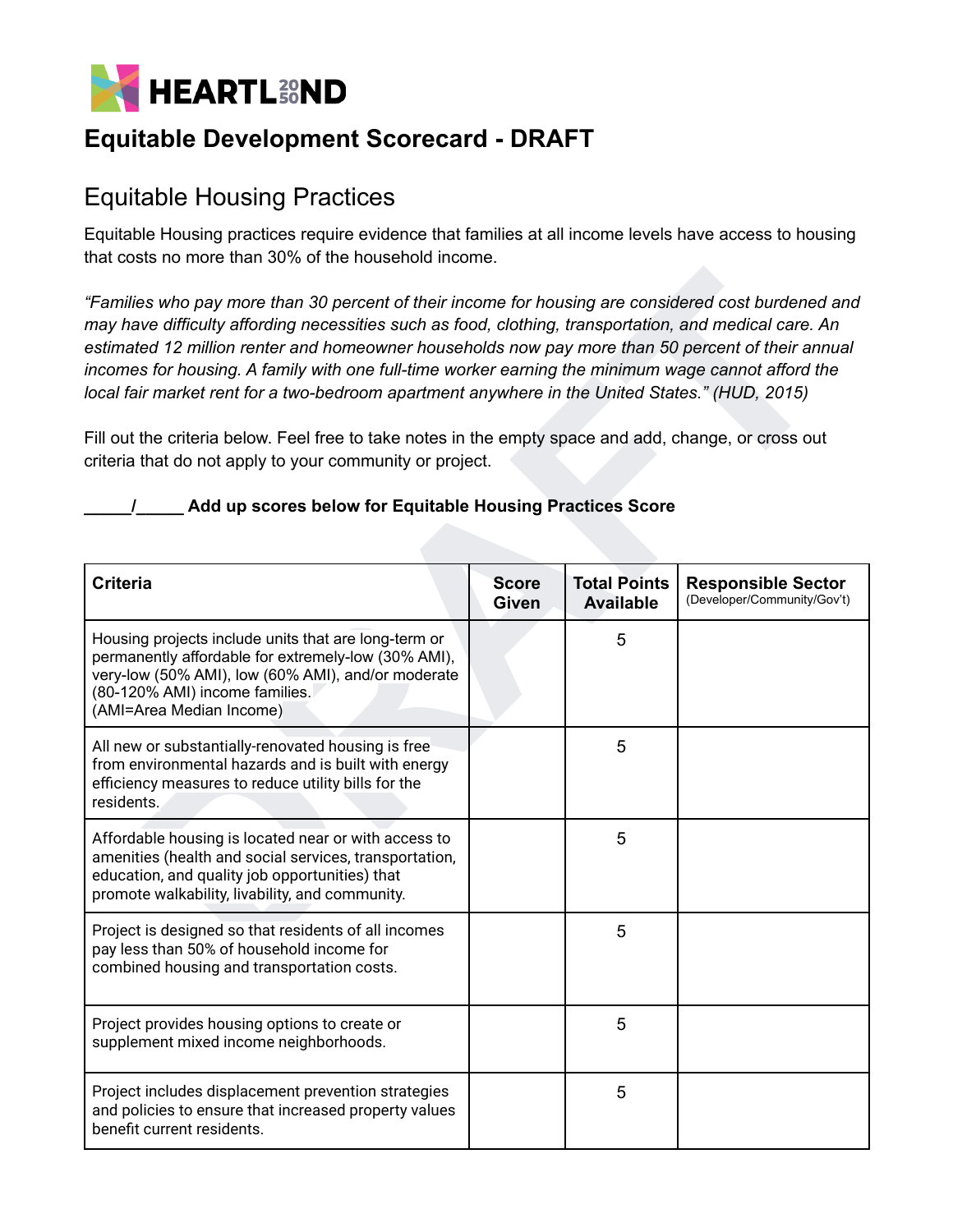

| <b>Criteria</b>                                                                                                 | <b>Score</b><br>Given | <b>Total Points</b><br><b>Available</b> | Responsible Sector<br>(Developer/Community/Gov't) |
|-----------------------------------------------------------------------------------------------------------------|-----------------------|-----------------------------------------|---------------------------------------------------|
| Housing units provided by the project support a<br>diversity of family sizes and types within the<br>community. |                       | $\sqrt{5}$                              |                                                   |
| Accessibility of units is planned for in all new or<br>substantially-renovated housing units.                   |                       | 5                                       |                                                   |
|                                                                                                                 |                       |                                         |                                                   |
|                                                                                                                 |                       |                                         |                                                   |
|                                                                                                                 |                       |                                         |                                                   |
|                                                                                                                 |                       |                                         |                                                   |
|                                                                                                                 |                       |                                         |                                                   |
|                                                                                                                 |                       |                                         |                                                   |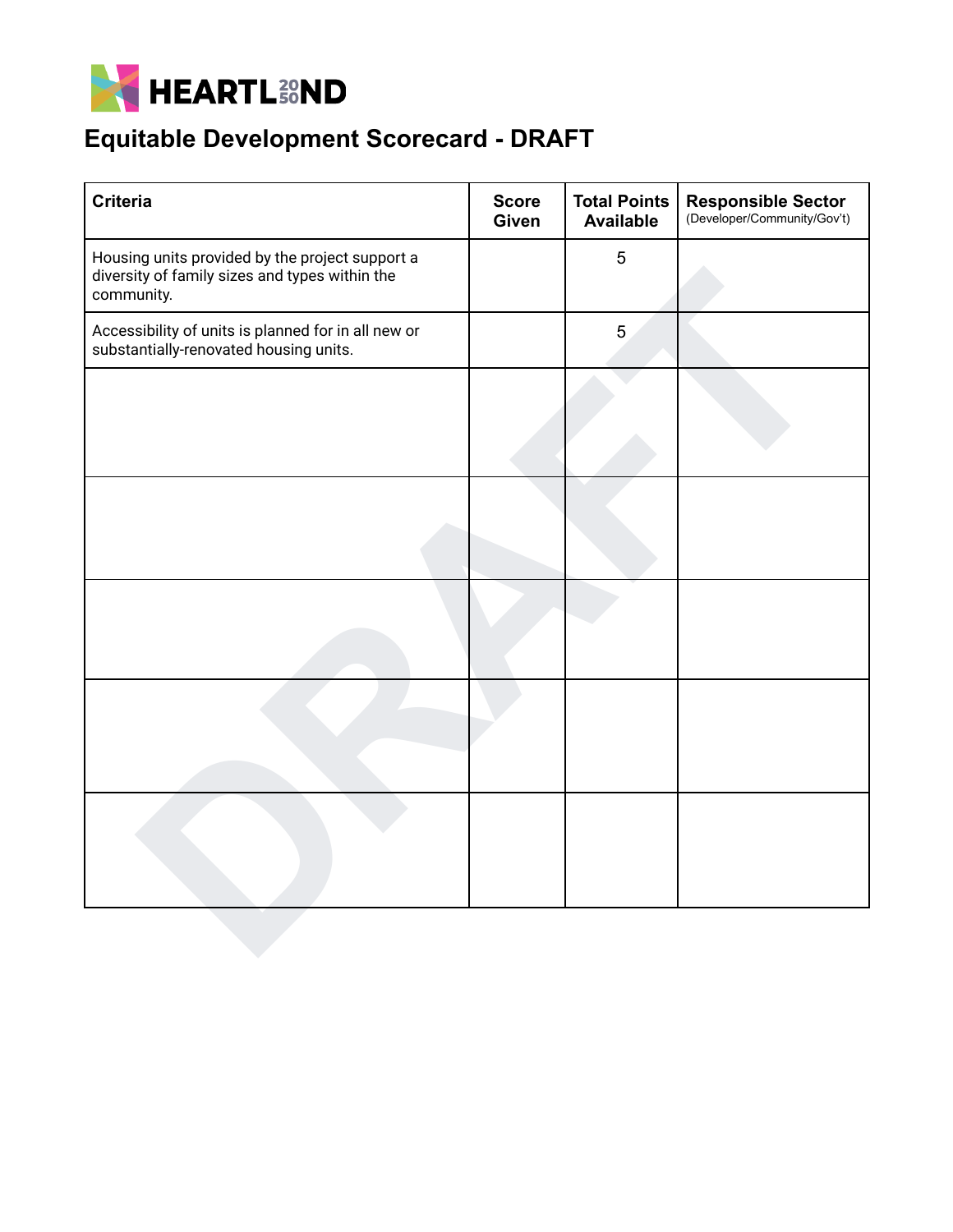

#### <span id="page-9-0"></span>Equitable Transportation Practices

Equitable Transportation practices require evidence that transit is integrated into walkable, livable, and affordable land use practices to enhance healthy living within low-income communities and communities of color.

#### **\_\_\_\_\_/\_\_\_\_\_ Add up scores below for Equitable Transportation Practices Score**

| communities of color.                                                                                                                                                                                                                 |                              |                                         |                                                          |  |
|---------------------------------------------------------------------------------------------------------------------------------------------------------------------------------------------------------------------------------------|------------------------------|-----------------------------------------|----------------------------------------------------------|--|
| Fill out the criteria below. Feel free to take notes in the empty space and add, change, or cross out<br>criteria that do not apply to your community or project.<br>Add up scores below for Equitable Transportation Practices Score |                              |                                         |                                                          |  |
| <b>Criteria</b>                                                                                                                                                                                                                       | <b>Score</b><br><b>Given</b> | <b>Total Points</b><br><b>Available</b> | <b>Responsible Sector</b><br>(Developer/Community/Gov't) |  |
| Development infrastructure provides or increases<br>safe, attractive, and convenient access to pedestrian,<br>bicycle, and transit systems.                                                                                           |                              | 5                                       |                                                          |  |
| Pedestrian, bicycle and transit trip times are<br>comparable to vehicle trip times.                                                                                                                                                   |                              | 5                                       |                                                          |  |
| Parking facilities accommodate bicycle daily use and<br>storage and do not limit access of pedestrians.                                                                                                                               |                              | 5                                       |                                                          |  |
| Attractive, comfortable, accessible transit facilities<br>with adequate seating and protection from weather<br>are available or provided.                                                                                             |                              | 5                                       |                                                          |  |
| Wayfinding and systems information for pedestrians,<br>bicyclists, and transit users is provided.                                                                                                                                     |                              | 5                                       |                                                          |  |
| Development promotes transit user, bicyclist and<br>pedestrian safety.                                                                                                                                                                |                              | 5                                       |                                                          |  |
| Project utilizes Universal Design principles to ensure<br>accessibility by people of all abilities.                                                                                                                                   |                              | 5                                       |                                                          |  |
| Transit provider(s) are contacted early in the<br>development process to coordinate with the project<br>team and evaluate the need for enhanced or added<br>services.                                                                 |                              | 5                                       |                                                          |  |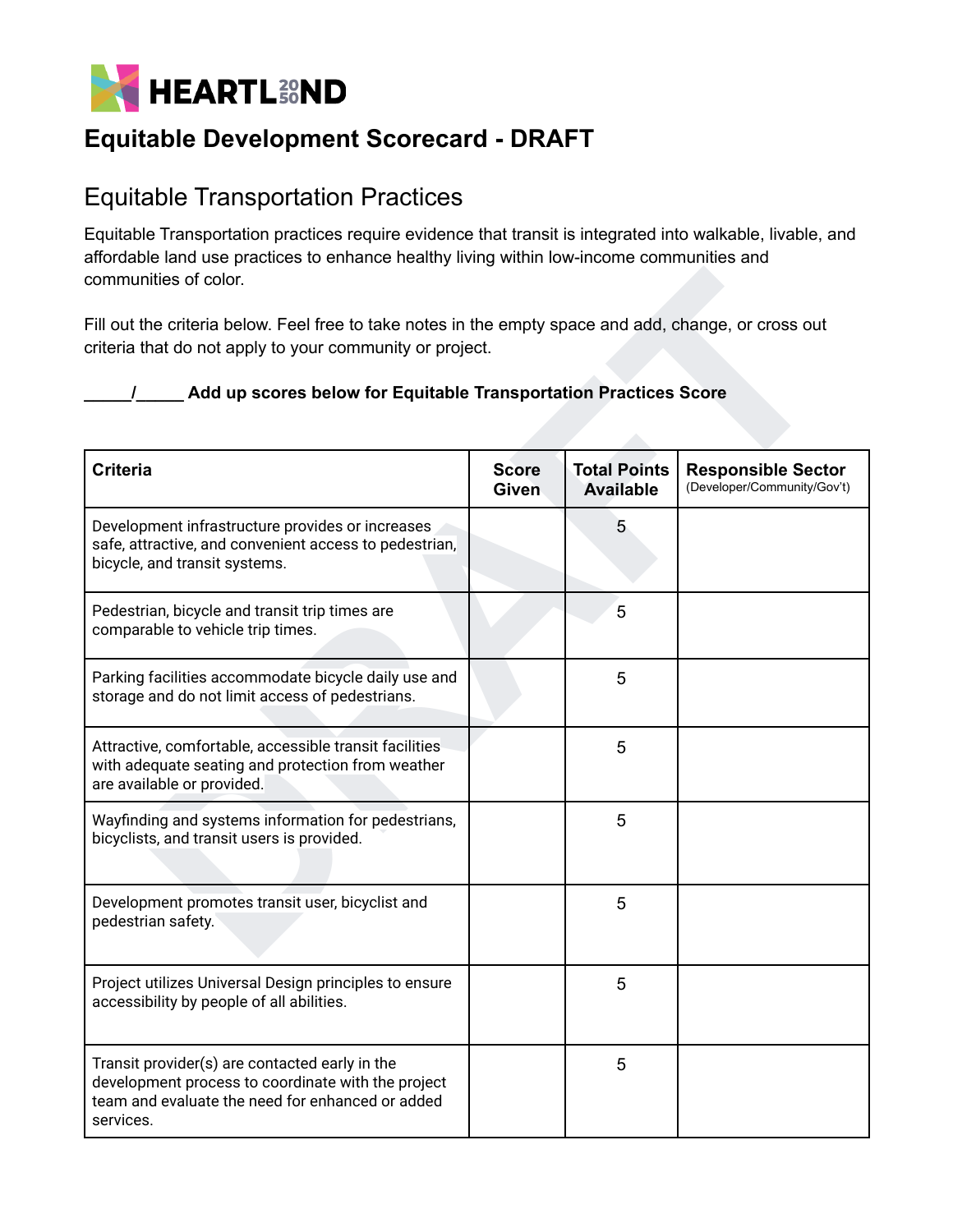

| <b>Criteria</b>                                                                                              | <b>Score</b><br>Given | <b>Total Points</b><br><b>Available</b> | Responsible Sector<br>(Developer/Community/Gov't) |
|--------------------------------------------------------------------------------------------------------------|-----------------------|-----------------------------------------|---------------------------------------------------|
| Community engagement plan includes multi-modal<br>users and related community organizations and<br>networks. |                       | $\overline{5}$                          |                                                   |
|                                                                                                              |                       |                                         |                                                   |
|                                                                                                              |                       |                                         |                                                   |
|                                                                                                              |                       |                                         |                                                   |
|                                                                                                              |                       |                                         |                                                   |
|                                                                                                              |                       |                                         |                                                   |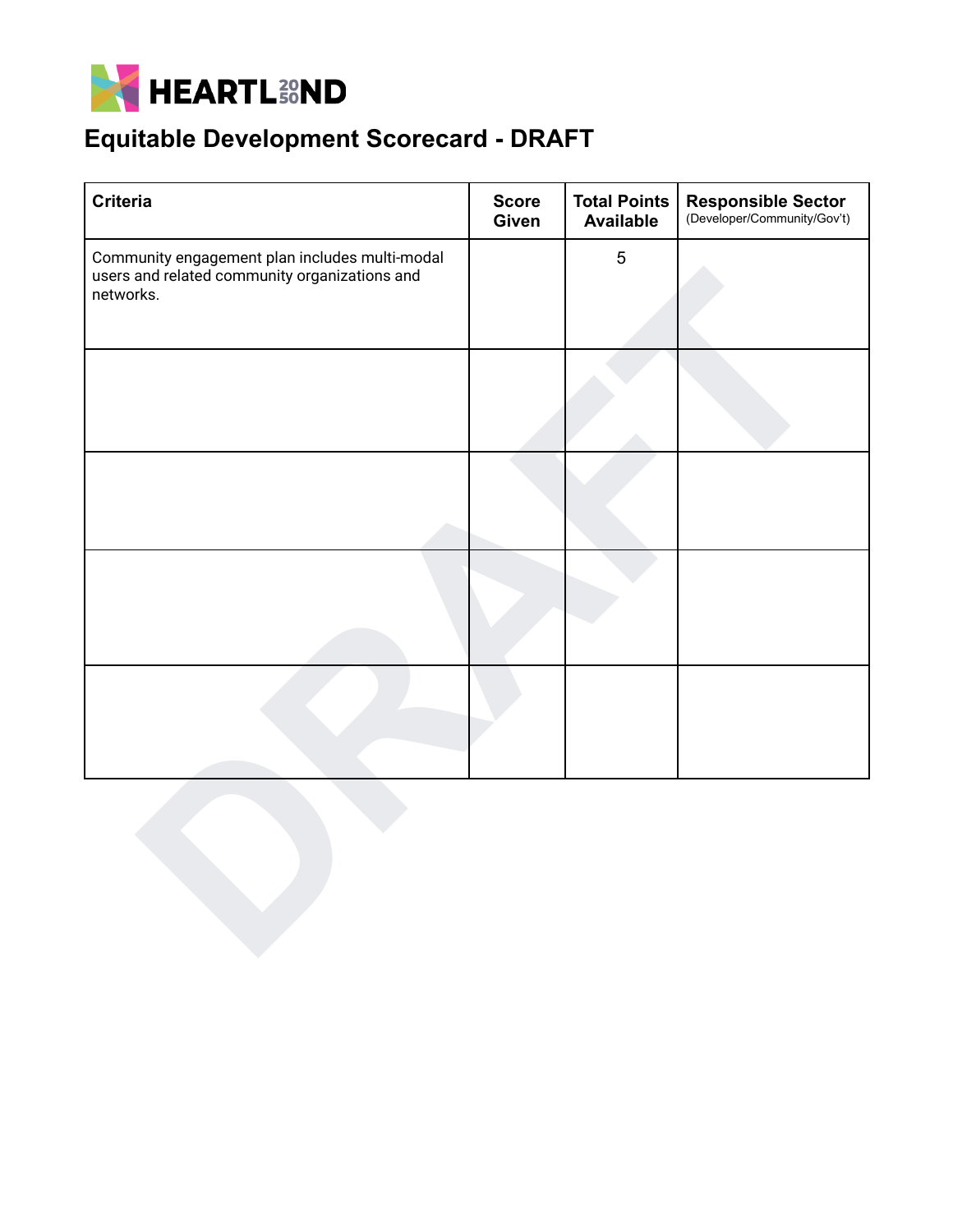

### <span id="page-11-0"></span>Equitable Economic Development Practices

Equitable Economic Development practices require evidence that policies and programs prioritize community based financial intelligence, sustainable wealth creation, and high quality job opportunities that prevent unwanted displacement of residents and small businesses from low-income communities and communities of color.

#### **\_\_\_\_\_/\_\_\_\_\_ Add up scores below for Equitable Economic Development Practices Score**

| that prevent unwanted displacement of residents and small businesses from low-income communities<br>and communities of color.                                                                         |                              |                                         |                                                          |  |
|-------------------------------------------------------------------------------------------------------------------------------------------------------------------------------------------------------|------------------------------|-----------------------------------------|----------------------------------------------------------|--|
| Fill out the criteria below. Feel free to take notes in the empty space and add, change, or cross out<br>criteria that do not apply to your community or project.                                     |                              |                                         |                                                          |  |
| Add up scores below for Equitable Economic Development Practices Score                                                                                                                                |                              |                                         |                                                          |  |
| <b>Criteria</b>                                                                                                                                                                                       | <b>Score</b><br><b>Given</b> | <b>Total Points</b><br><b>Available</b> | <b>Responsible Sector</b><br>(Developer/Community/Gov't) |  |
| New capital and investment opportunities prioritizes<br>nonprofits, arts/cultural institutions and<br>entrepreneurial opportunities as well as local, small,<br>and/or minority-owned businesses.     |                              | 5                                       |                                                          |  |
| Project investments support a variety of employment<br>opportunities across a range of skill sets.                                                                                                    |                              | 5                                       |                                                          |  |
| Policies are in place to limit displacement of existing<br>businesses and residents, and project land use<br>decisions prioritize the retention and expansion of<br>local businesses.                 |                              | 5                                       |                                                          |  |
| Project uses local workforce, economic development<br>and/or education programs to connect residents and<br>businesses to temporary and long-term employment<br>opportunities related to the project. |                              | 5                                       |                                                          |  |
| Local community is given preference when hiring<br>consultants, contractors, and developers for the<br>project.                                                                                       |                              | 5                                       |                                                          |  |
| Project prioritizes partners who ensure that their<br>workers have living wage jobs with benefits and the<br>right to organize for labor agreements without fear of<br>retaliation.                   |                              | 5                                       |                                                          |  |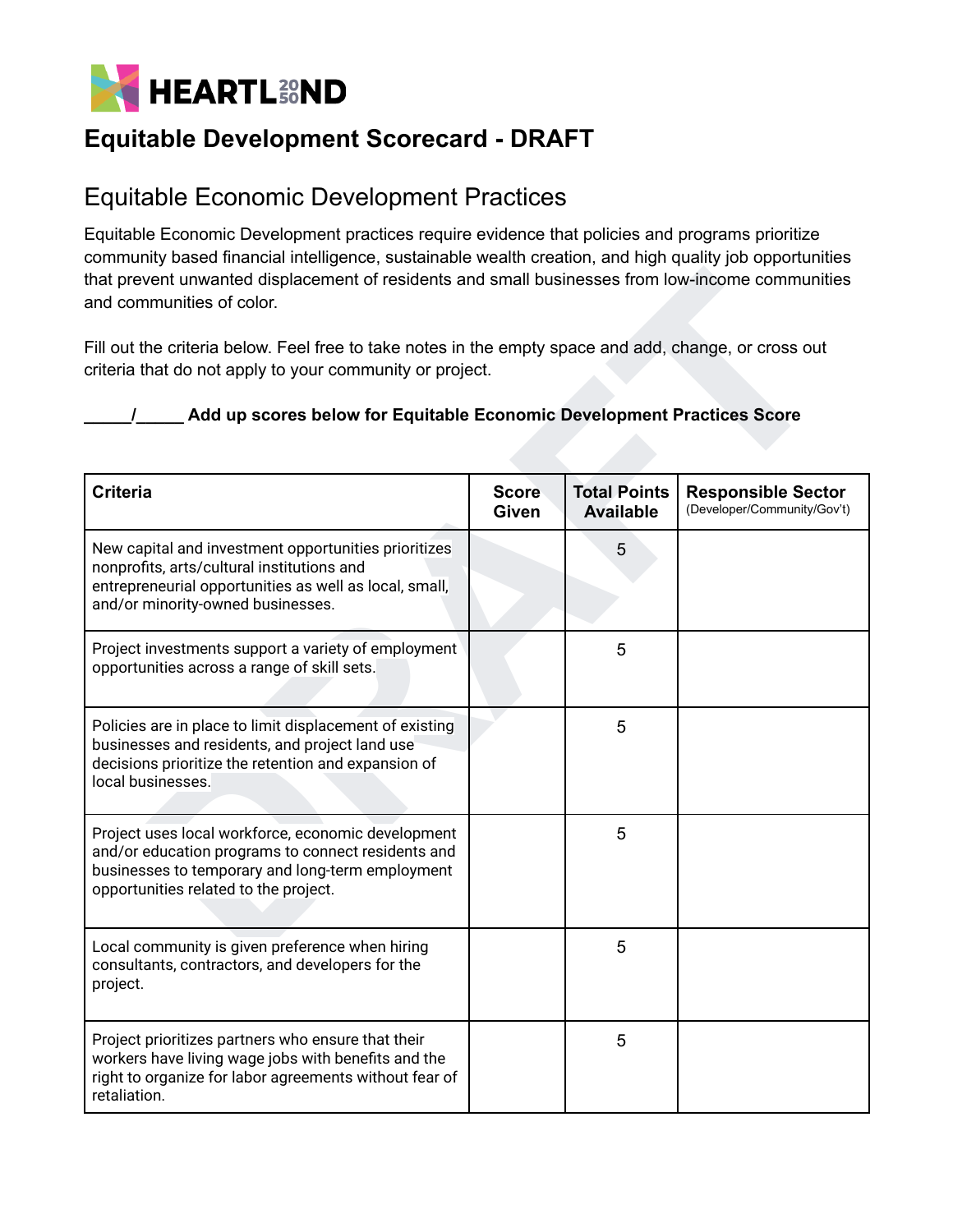

| <b>Criteria</b>                                                                                                                                                                                 | <b>Score</b><br>Given | <b>Total Points</b><br><b>Available</b> | <b>Responsible Sector</b><br>(Developer/Community/Gov't) |
|-------------------------------------------------------------------------------------------------------------------------------------------------------------------------------------------------|-----------------------|-----------------------------------------|----------------------------------------------------------|
| Project elements and design reflects distinct<br>identities of local cultural heritage through the<br>presence, preservation, or addition of architectural<br>assets within a Universal Design. |                       | 5                                       |                                                          |
| Project includes environmentally responsible, healthy<br>and resource efficient materials and processes<br>throughout the project's life cycle.                                                 |                       | 5                                       |                                                          |
|                                                                                                                                                                                                 |                       |                                         |                                                          |
|                                                                                                                                                                                                 |                       |                                         |                                                          |
|                                                                                                                                                                                                 |                       |                                         |                                                          |
|                                                                                                                                                                                                 |                       |                                         |                                                          |
|                                                                                                                                                                                                 |                       |                                         |                                                          |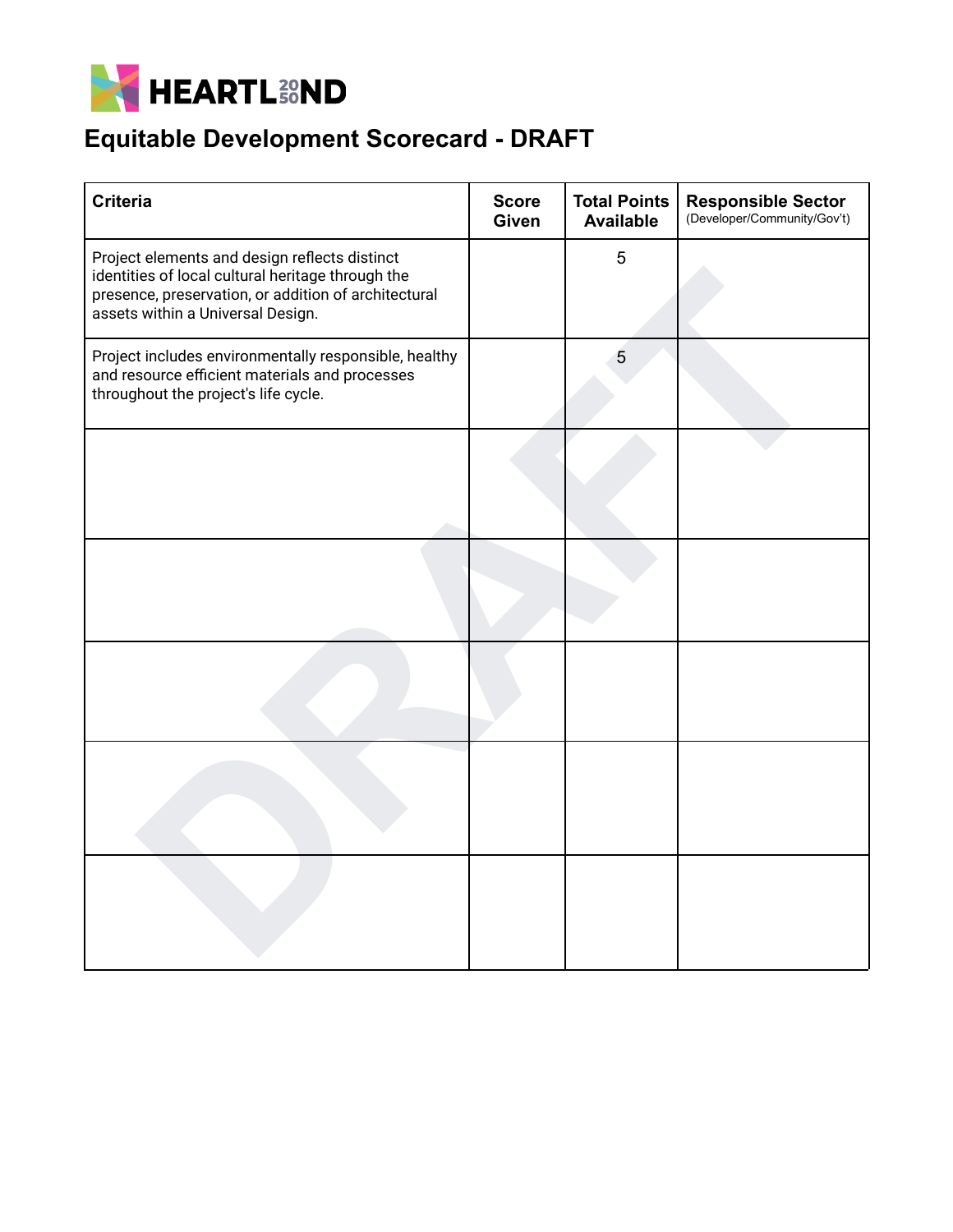

#### <span id="page-13-0"></span>Equitable Land Use Practices

Equitable Land Use practices require evidence that the overall vision, plan, and implementation includes local community's assets, aspirations, potential, and preferences with the intention of retaining current residents and developing projects that promote people's health, well-being and prosperity.

#### **\_\_\_\_\_/\_\_\_\_\_ Add up scores below for Equitable Land Use Practices Score**

| current residents and developing projects that promote people's health, well-being and prosperity.<br>Fill out the criteria below. Feel free to take notes in the empty space and add, change, or cross out                                                                    |                              |                                         |                                                          |
|--------------------------------------------------------------------------------------------------------------------------------------------------------------------------------------------------------------------------------------------------------------------------------|------------------------------|-----------------------------------------|----------------------------------------------------------|
| criteria that do not apply to your community or project.<br>Add up scores below for Equitable Land Use Practices Score                                                                                                                                                         |                              |                                         |                                                          |
| <b>Criteria</b>                                                                                                                                                                                                                                                                | <b>Score</b><br><b>Given</b> | <b>Total Points</b><br><b>Available</b> | <b>Responsible Sector</b><br>(Developer/Community/Gov't) |
| Impacts on environmental health, economic<br>prosperity, and social vitality are assessed, and the<br>project is updated to mitigate harmful impacts.                                                                                                                          |                              | 5                                       |                                                          |
| The project meets environmental standards on clean<br>air, water and soil without increasing soil toxicity, air<br>or water pollution.                                                                                                                                         |                              | 5                                       |                                                          |
| Long-term site plans that align with a<br>community-driven vision for development are created<br>for areas undergoing environmental pollution cleanup<br>or demolition.                                                                                                        |                              | 5                                       |                                                          |
| Project land use and design is people-focused and<br>accommodates multiple modes of transportation.                                                                                                                                                                            |                              | 5                                       |                                                          |
| Project maintains or increases density in line with<br>community needs to promote access to and an<br>increase in amenities (such as housing, jobs,<br>transportation options, healthcare, education,<br>recreation, cultural institutions, healthy foods and<br>green space). |                              | 5                                       |                                                          |
| Project supports economic opportunity which can<br>include long-term or permanent affordable housing,<br>small or local businesses, a variety of transportation<br>options and access to amenities.                                                                            |                              | 5                                       |                                                          |
| Project improves the livability of the local<br>neighborhoods through site design, public<br>infrastructure improvements, access to amenities,<br>and transportation options and connections.                                                                                  |                              | 5                                       |                                                          |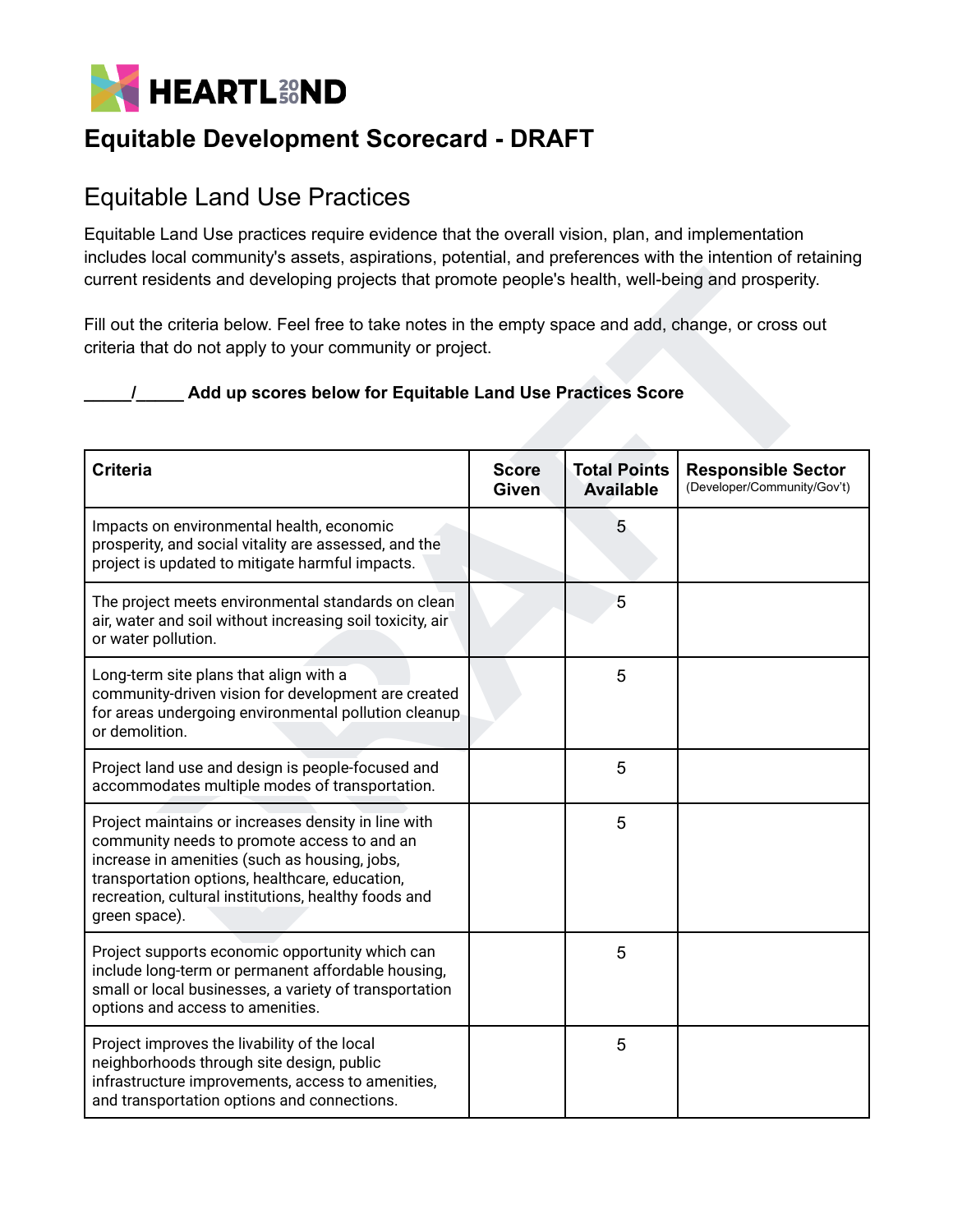

| <b>Criteria</b>                                                                                                                                                                                   | <b>Score</b><br><b>Given</b> | <b>Total Points</b><br><b>Available</b> | <b>Responsible Sector</b><br>(Developer/Community/Gov't) |
|---------------------------------------------------------------------------------------------------------------------------------------------------------------------------------------------------|------------------------------|-----------------------------------------|----------------------------------------------------------|
| Protects, improves or adds routes for safe<br>transportation to/from high traffic areas (schools,<br>shopping centers, etc.).                                                                     |                              | 5                                       |                                                          |
| Project supports or increases neighborhood diversity<br>by mitigating displacement of existing residents,<br>increasing opportunities for celebrating cultures and<br>reducing cultural tensions. |                              | 5                                       |                                                          |
| Project is designed to promote positive interactions<br>between residents (by providing community space,<br>celebrating cultures and reducing cultural tensions,<br>for example).                 |                              | 5                                       |                                                          |
|                                                                                                                                                                                                   |                              |                                         |                                                          |
|                                                                                                                                                                                                   |                              |                                         |                                                          |
|                                                                                                                                                                                                   |                              |                                         |                                                          |
|                                                                                                                                                                                                   |                              |                                         |                                                          |
|                                                                                                                                                                                                   |                              |                                         |                                                          |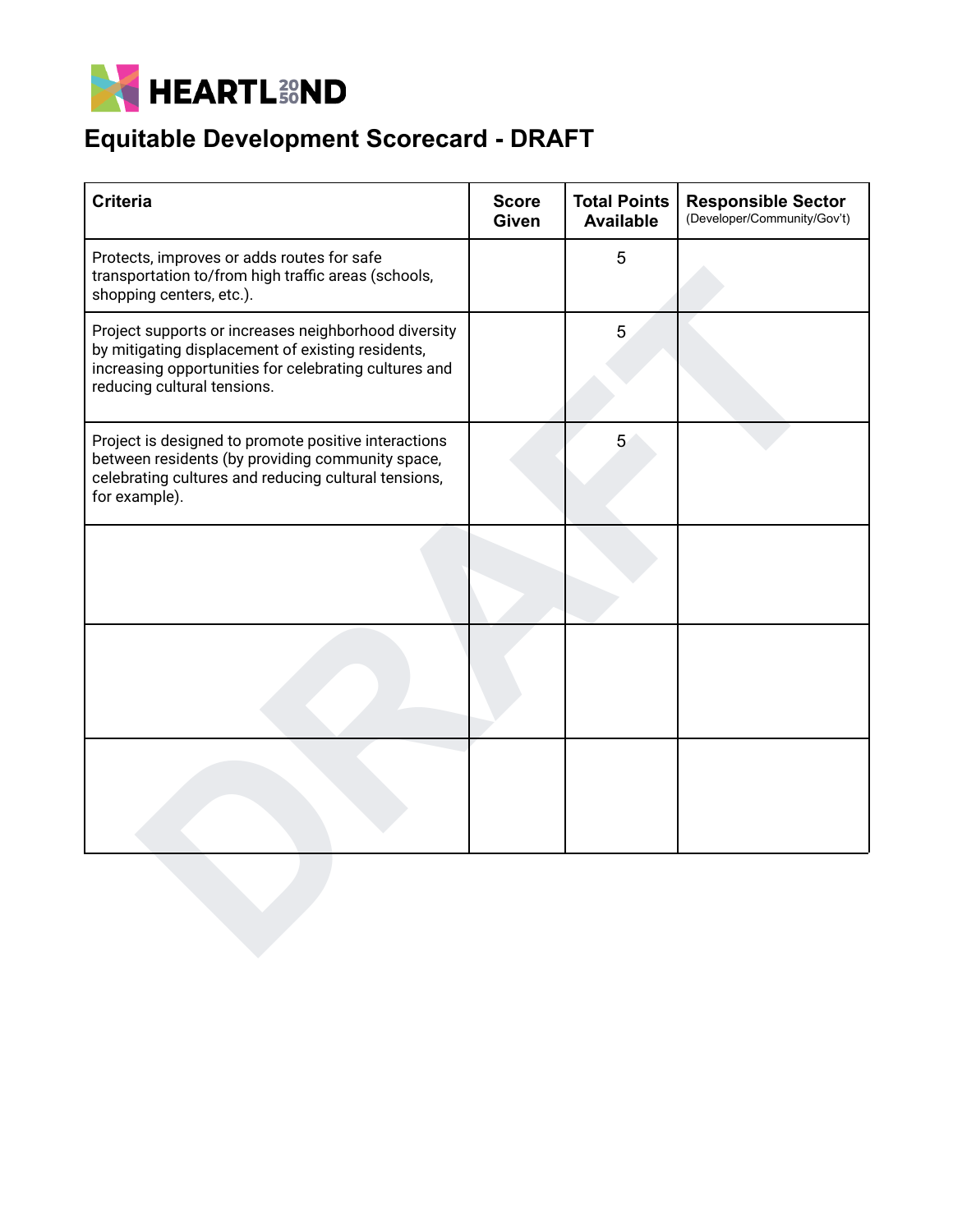

# <span id="page-15-0"></span>Glossary of Development Terms

- **Affordable Housing:** In general, housing for which the occupant(s) is/are paying no more than 30 percent of his or her income for gross housing costs, including utilities. (U. S. Dept. of Housing and Urban Development, 2015)
- **AMI – Area Median Income:** The amount that divides the area's income distribution into two equal groups, half having income above that amount, and half having income below that amount. Income categories include: Extremely-low income = 30% area median income; Very-low income = 50% area median income; Low income = 60% area median income; and Moderate income = 80% area median-income.
- **Complete Streets:** Transportation policy and design approach that requires streets to be planned, designed, operated, and maintained to enable safe, convenient, and comfortable travel and access for users of all ages and abilities regardless of their mode of transportation. (CONNECT, 2015)
- **Community:** When federal, state or county governments use the word community they are most often referring to cities and municipalities. In this document when we use the term community we are referring to a group of families and individuals who are in relationship to each other either by culture or geography.
- **Community Benefits Agreement:** Contract signed by community groups, government and developer that requires the developer to provide specific amenities and/or mitigations to the local community or neighborhood. (Wikipedia, 2015)
- **Community Land Trust:** Nonprofit corporations that develop and steward affordable housing, community gardens, civic buildings, commercial spaces, and other community assets on behalf of a community. (Wikipedia, 2015)
- So percent of many of metaorite many that dividuals who are readed for matterial and geology and Urban Development, 2015)<br> **AMI Area Median Income:** The amount that divides the area's income distribution into two<br>
equal ● **Comprehensive Plan:** A geographic specific plan that includes all aspects necessary to guide future growth such as: land use, transportation, natural resources, parks and green space, housing, and economic development. Comprehensive plans are created for metropolitan regions, counties, and cities. A comprehensive plan may also include smaller neighborhood and site specific plans such as: small area plan, master plan, and development plan.
- **Environmental Justice:** The fair treatment and meaningful involvement of all people regardless of race, color, national origin, or income with respect to the development, implementation, and enforcement of environmental laws, regulations, and policies. (Environmental Protection Agency, 2015)
- **Environmental standard:** State and federal laws that regulate pollution. See EPA http://www2.epa.gov/lawsregulations For Minnesota see http://www.pca.state.mn.us/
- **Equity:** Just and fair inclusion where all can participate and prosper. (PolicyLink, 2015)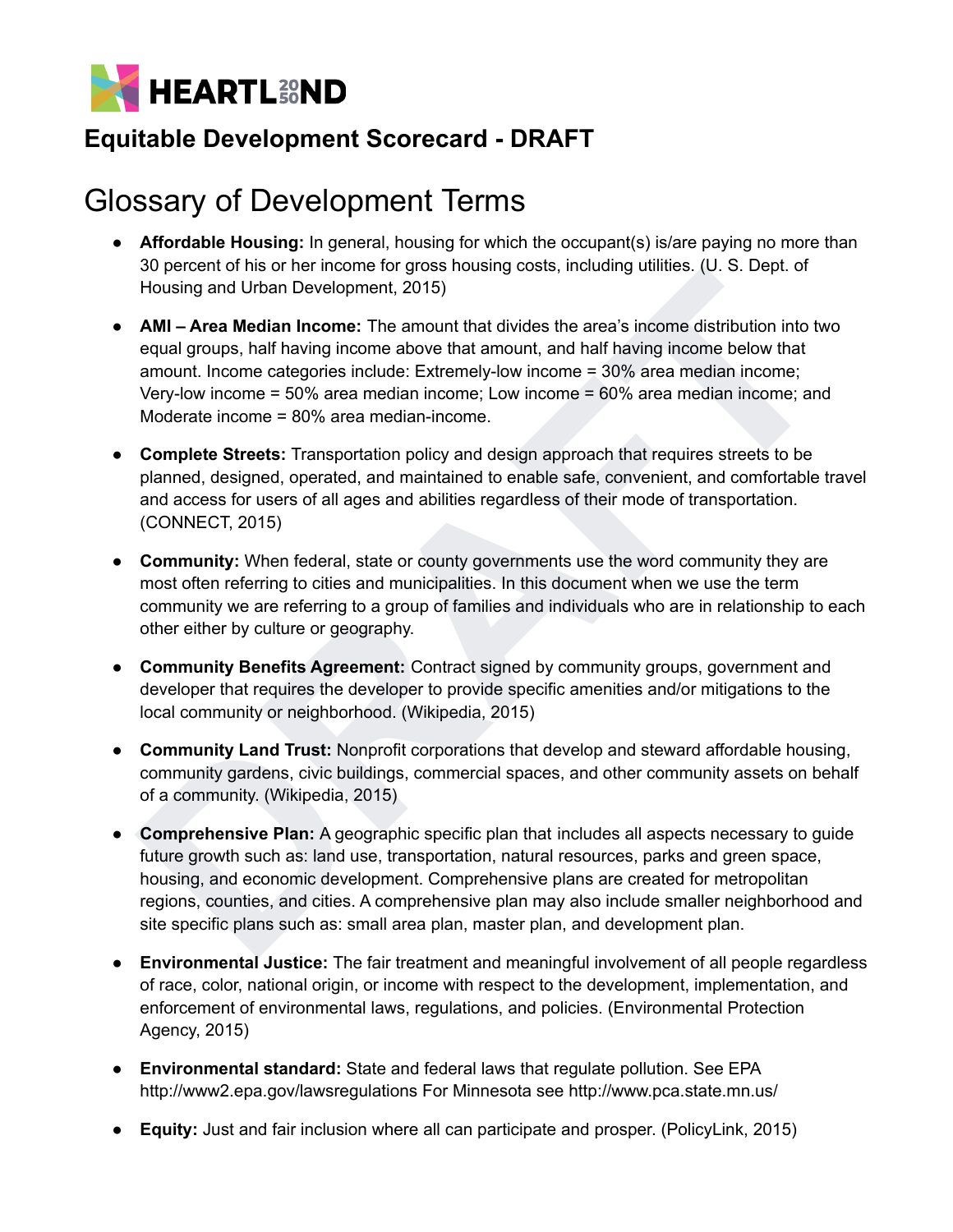

- **Equitable development:** A process for creating healthy, vibrant communities of opportunity. Equitable outcomes result when strategies are put in place to ensure that low-income communities and communities of color participate in and benefit from investments that shape their neighborhoods and regions. (PolicyLink, 2015)
- **Livability** is the sum of the factors that add up to a community's quality of life—including the built and natural environments; economic prosperity; social stability, equity, and capital; educational opportunity; and cultural, entertainment and recreation possibilities. (Partners for Livable Communities, 2015)
- **Living wage** affords the earner and her or his family the most basic costs of living without need for government support or poverty programs. A living wage is a complete consideration of the cost of living. Wages vary according to location, as costs of living vary. (Living Wage Action Coalition, 2015)
- **Mixed use development** is a development that combines two or more different types of land uses, such as residential, commercial, employment, and entertainment uses, in close proximity. In some communities, mixed use may be defined as different uses contained within the same physical structure. (San Joaquin Valley Councils of Governement, 2015)
- **Placemaking** is a multi-faceted approach to the planning, design and management of public spaces. Placemaking builds on a local community's assets, inspiration, and potential, with the intention of creating public spaces that promote people's health, happiness, and well-being. (Project for Public Spaces, 2015)
- **Section 3:** Housing and Urban Development requires that recipients of certain HUD financial assistance, to the greatest extent possible, provide job training, employment, and contract opportunities for low- or very-low income residents in connection with projects and activities in their neighborhoods. ( U. S. Department of Housing and Urban Development, 2015)
- **Elvability** is the sum of the factors that add up to a community's quality of life-including the<br>built and natural environments; economic prosperity; social stability, equity, and capital;<br>built and natural environments; ● **Social impact assessment** is a process of evaluating the likely impacts and the consequences (beneficial and adverse) to human populations of any public or private actions that alter the ways in which people live, work, play, relate to one another, organize to meet their needs and generally cope as members of society. The term also includes cultural impacts involving changes to the norms, values, and beliefs that guide and rationalize their understanding of themselves and their society. (Interorganizational Committee on Principles and Guidelines for Social Impact Assessment, 2003)
- **Smart growth** helps communities grow in ways that expand economic opportunity while protecting human health and the environment. (Environmental Protection Agency, 2015)
- **Streetscaping:** Public works programs to improve streetscape conditions that can include changes to the road cross section, traffic management, pedestrian conditions, landscaping, street furniture (utility poles, benches, garbage cans, etc.), building fronts, and materials specifications. (North Central Texas Council of Governments, 2015)